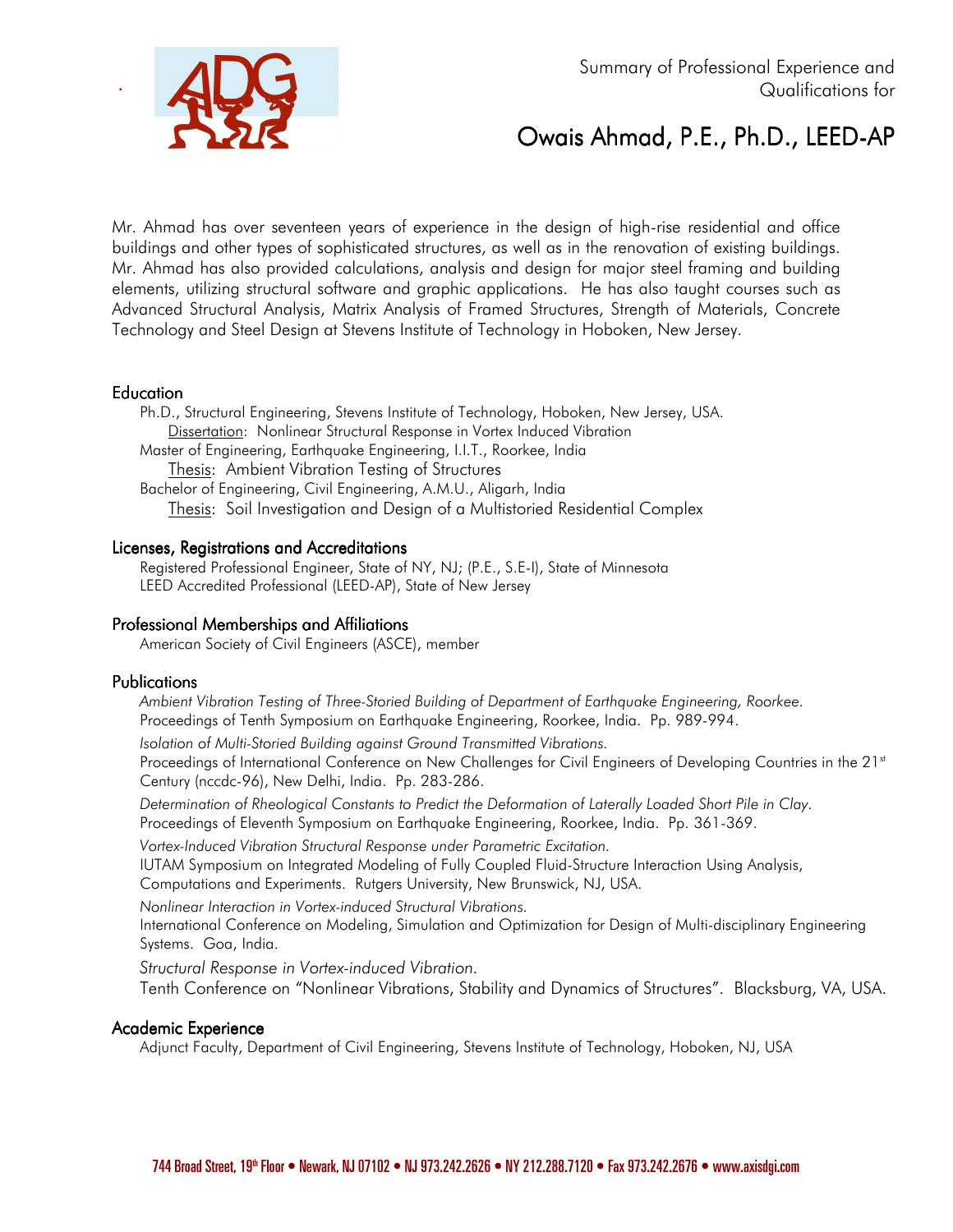#### Awards

Distinguished Teaching Assistant Award, 2003, Stevens Institute of Technology, Hoboken, NJ, USA

#### Representative Project Experience

#### Commercial Facilities



Bronx Terminal Market, Bronx, New York. A new mixed-use destination retail center in the Bronx. The site is near the Harlem River and was historically home to numerous heavy warehouse and distribution facilities. The new 2,000,000 SF complex will include 'big box' retailers, pedestrian plazas and a multi-level parking structure.

• Designed the foundation and steel framing using Ram Steel



Gulshan Centre Point, Gulshan, Dhaka, Bangladesh This 25-story commercial tower with five Basement levels is to consist of two wings with a common core at the junction point and stair cores at the ends of the wings. The wings will lean toward each other, and the design also incorporates slopes and setbacks at a number of locations, resulting in a few 2-story high columns at the Ground Floor level. The gross built-up building area will be approximately 100,000 square feet. In addition to parking, the Basement levels will contain an underground water reservoir, an electrical substation, a generator room and a chiller room. The Ground Floor will provide spaces for a super shop, a bank and the Main Lobby, etc. Functions such as a Food Court, a Conference Centre and a Mosque, etc. are intended to occupy the First Floor, while the Second Floor will contain a swimming pool, gymnasium, restaurant, etc. The Third Floor might contain a club, a library and terraces, etc. The other floors are to be typical office floors.

## Residential Projects



**The Veneto,** 250 East 53<sup>rd</sup> Street, New York, New York. Designed structural framing for this new high-rise, luxury residential building in Midtown Manhattan. The building has two setbacks and is situated above a subway easement and thus requires load transfer at three floors.

|                               |                    | ×.     |               |                 |
|-------------------------------|--------------------|--------|---------------|-----------------|
| н<br>$\overline{\phantom{a}}$ | re l<br>÷          |        | n e H         |                 |
|                               | н,                 |        | 22.           |                 |
| $\mathbb{R}^N_+$              |                    | $\sim$ | i finali<br>- | <b>Services</b> |
|                               | <b>CTIVES LIVE</b> |        | ٠             |                 |
| ٠                             | v                  | r<br>x | .<br>ъ<br>-   |                 |
|                               | $\mathbb{R}^n$     | 41     | ñ             |                 |
|                               |                    |        | ×<br>--       |                 |
| $\sim$                        | $1 -$              |        | $\sim$        |                 |
|                               |                    |        |               |                 |

New Residential Building, 2015 Fifth Avenue, New York, New York. This new residential building is situated at the corner of Fifth Avenue and East 125<sup>th</sup> Street in Manhattan. The lot has an area of 5,913 square feet. The building rises 7 floors and has one Cellar level, accommodating approximately 18,000 square feet of Retail space on three levels, approximately 2,000 square feet of Community Facilities, 4,000 square feet of Office Space and 24,000 square feet of market-rate housing above. The total gross floor area, including below grade space, is estimated at 48,500 square feet, supplemented by an open rear yard and roof terraces at several levels.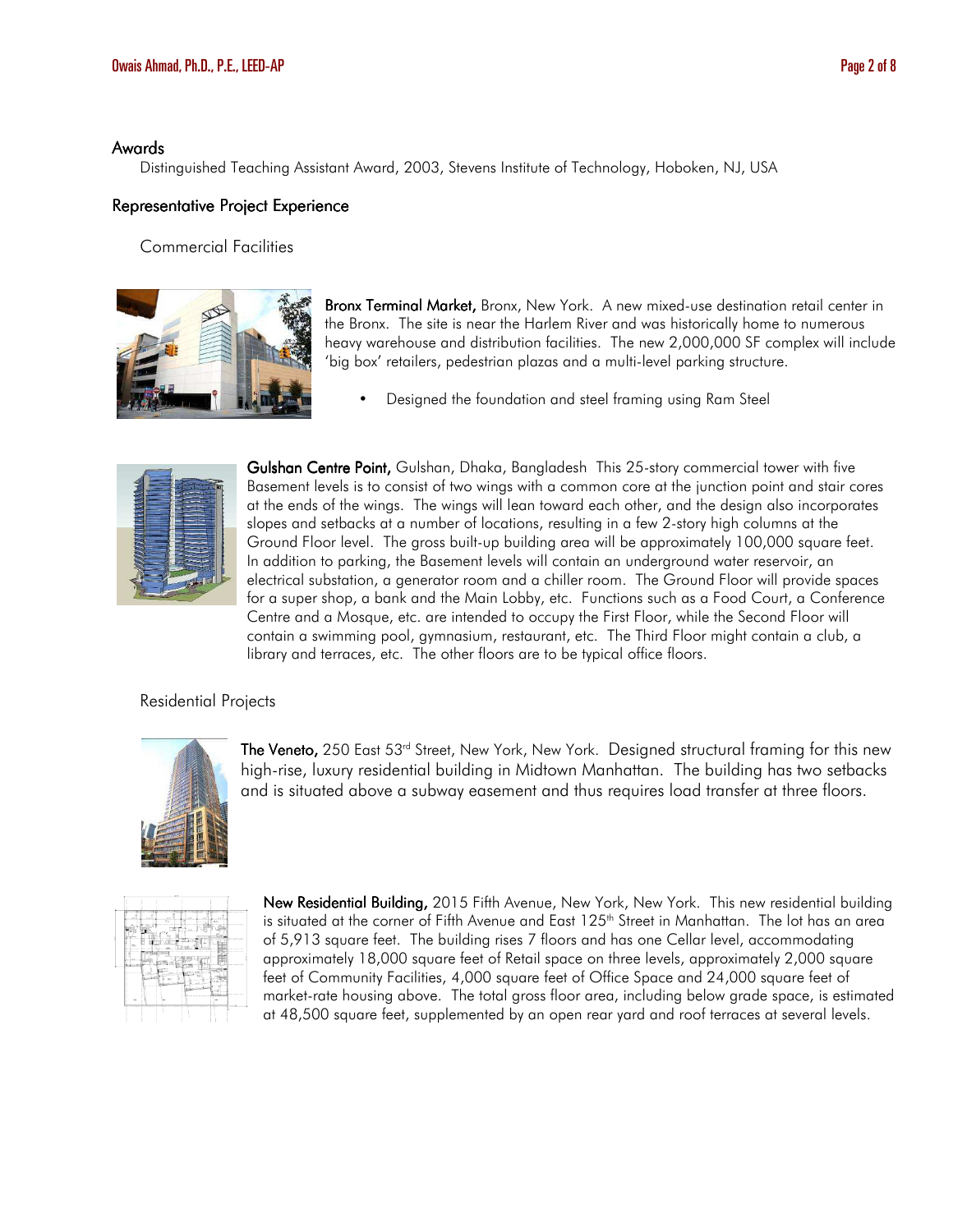

Numeroff Residence Sheeting & Shoring, 462 West 23rd Street, New York, New York. ADG provided design and Contract Administration services for an extensive renovation to the Numeroff Residence on West 23rd Street in Manhattan. The project scope included construction of Cellar and Basement Additions at the rear of the building below the rear yard and construction of a new shaft and installation of an elevator within the building to serve all levels. Further work included the construction of a Penthouse over the roof at the middle third of the building, removal and reconstruction of the entire roof of the building at a depressed level to facilitate the creation of an occupiable roof and creation of a two-story high interior space at the rear of the building.



Richardson Lofts, 50-60 Columbia Street, Newark, New Jersey The Richardson Lofts complex is an adaptive-reuse affordable housing project is located in Newark, NJ. An existing six-story steel-framed manufacturing building on the site, which has one Basement Level, provides approximately 68,000 square feet of space. Three new residential floors added above the existing roof result in a floor area increase of approximately 30,000 square feet.



River East Condominium Towers, Long Island City, New York Situated on a desirable site facing the East River in New York City, the River East Development comprises six residential buildings flanking the existing 44<sup>th</sup> Avenue thoroughfare. The visual highlights of the project are the two twenty-eight story towers located nearest the river's edge at the west side of the site. Four adjoining eight-story buildings bring the total floor area of the massive project to 1.4 million square feet. ADG provided full Structural Design and Engineering Services for the project.



The Venetian Plaza, Brooklyn, New York, 431 Avenue P, Brooklyn, New York. This project consists of 6 stories plus 2 cellars. The total area is approximately 150,000 sq. ft. The Venetian Plaza is located at 431 Avenue P in the Borough of Brooklyn, NY. It is a high-end luxury residential condominium development with a total area is approximately 150,000 square feet. It comprises six stories above grade and two Cellar levels.

Designed the foundation and steel framing using Ram Steel

241-243 Bowery, New York, New York This project consists of the design of a new 14-story building containing a total of 52,738 sq. ft. of space (including 28,746 sq. ft. of residential and 23,992 sq. ft. of commercial space). The building has a footprint of 76 feet by 120 feet and has 12 floors above grade and two below grade including underground parking. Project responsibilities included modeling and design of concrete structural members of the building.

Hotels



NO-HOTEL, 25 Great Jones Street, New York, New York. The project consists of two separate new additions to an existing building. One new building will have ten double-height floors with an intermediate mezzanine level at each floor. It will have a gross area of 16,500 square feet. The other building also has ten floors and a gross area of approximately 16,500 square feet.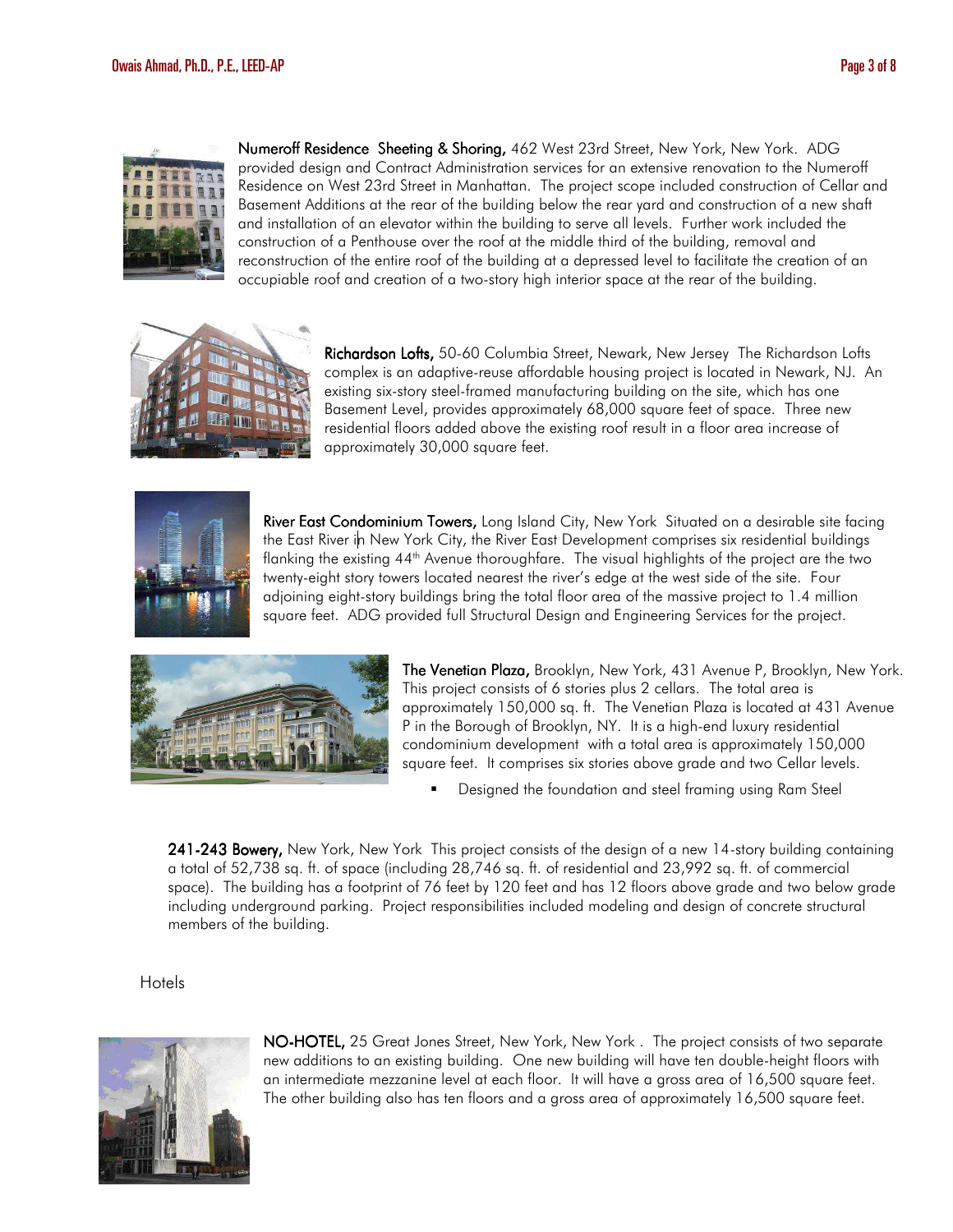

Soho Nouveau Hotel, 96 Varick Street, New York, New York. A new hotel building in downtown Manhattan. The site is located at the corner of Varick Street and Broome Street. The hotel has 25 floors and one Cellar level. The building has a deep setback at the 2<sup>nd</sup> Floor level. The Ground Floor houses the Lobby and a public Arcade. Meeting Rooms and Administrative Offices are located at the Cellar level. Portions of the Cellar are used for parking and mechanical services. Mechanical bulkheads are provided at the roof level. The total gross area of the building is approximately 122,000 square feet.



Crescent Street Hotel, 42-31 Crescent Street, Queens, New York. A new development in the Borough of Queens. The 12-story Hotel will have a full Cellar level. The design of the project houses all of the required hospitality functions in a gross floor area of 91,000 square feet.



Marriot Hotel Beach Resort, Ajman, UAE Marriot's hotel and beach resort complex in the Emirate of Ajman combines contemporary planning and construction technologies with numerous architectural references to the project's location and its rich cultural heritage. The development comprises 18-story hotel buildings clustered on a common Podium structure. The approximate total gross area of the complex is 500,000 square feet.



New Hotel/Condominium Tower, 241 Fifth Avenue, New York, New York. This project comprises a new mixed-use 19-story building on a 100' deep by 51.5' wide Fifth Avenue site in New York City. The Hotel occupies the lower 14 floors of the building while residential condominium units are on the top 5 levels. Setbacks occur at the rear of the 2<sup>nd</sup> Floor and at the front of the 14<sup>th</sup> Floor. The Ground Floor houses Lobby and Restaurant functions. The Cellar accommodates kitchen, housekeeping and mechanical functions. The total gross floor area of the building is approximately 89,000 square feet.

## Educational Projects



Columbia University OPH Chiller Plant, New York, New York ADG contributed to many aspects of a major reconfiguration and upgrade program for a complex multifunctional mechanical plant for the University's New York City campus. Key features of the project include the design of new foundation systems for massive pieces of equipment within the shells of existing buildings, the design of an entirely new interior mezzanine structure and the design of pipe supports and hoist beams to serve the new equipment. Three separate buildings were integrated into the new facility, and ADG designed a variety of large dunnage structures as well as alterations to the structural framing of the existing buildings.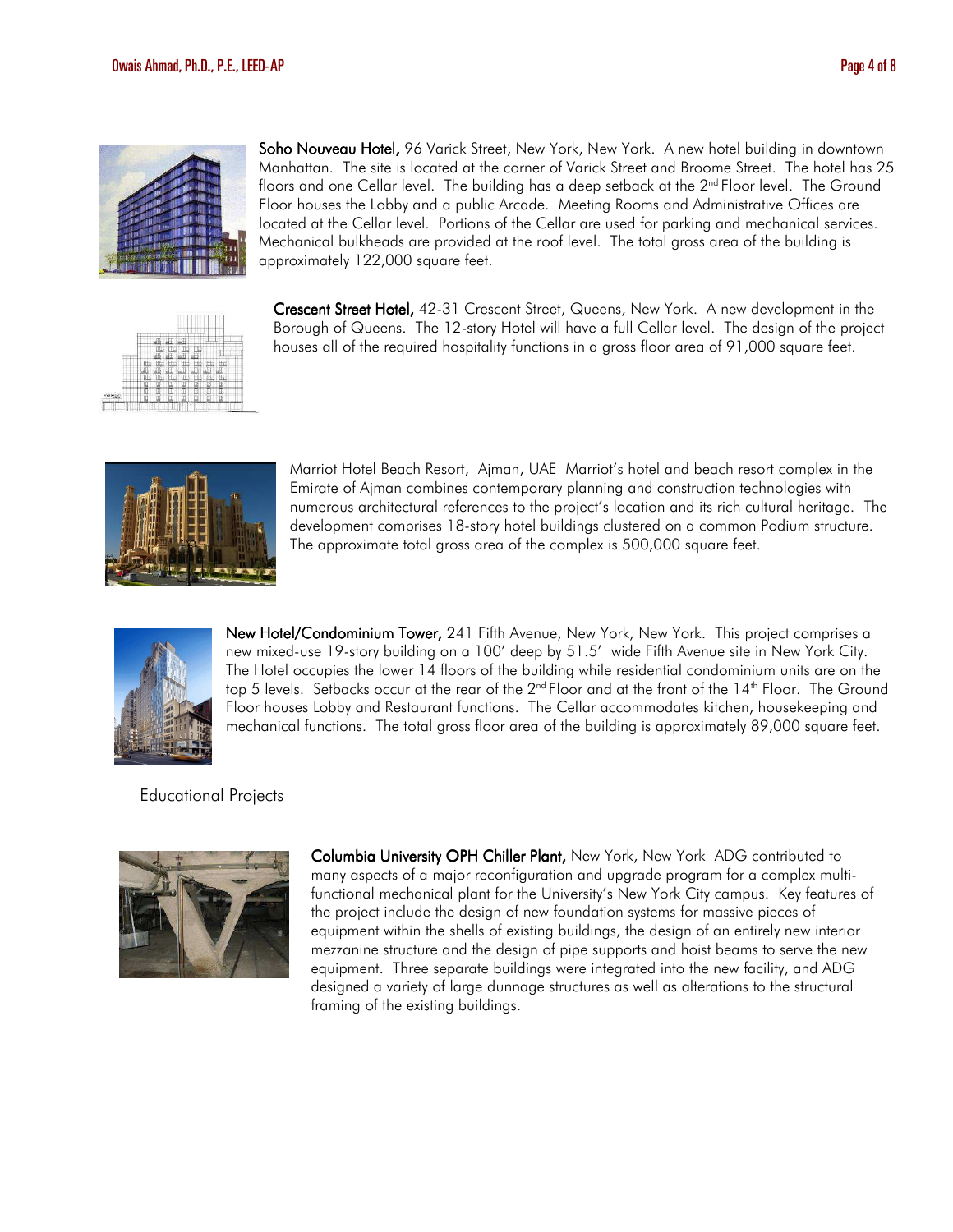

PS-111Q, Jacob Blackwell School Boiler Replacement, 37-15 13th Street, Long Island City, NY - Alterations to Public School PS111Q for a boiler replacement project involving the removal of two existing boilers and associated equipment from the Cellar of the building and replacement with new boilers. Axis Design Group International, LLC. designed alterations to the building for the creation of an access opening through the foundation wall to allow installation of new boilers in the building, evaluated alternate means for the remediation of groundwater leakage into the boiler pit, performed a site visit to examine the conditions within the building and reviewed the original Structural Design Drawings for the building and the Soil Boring Logs for the building. In addition, ADG prepared a report of recommendations and developed Design Sketches for inclusion in the preliminary review report.



PS-50R, Frank Hankinson School, 200 Adelaide Avenue, Staten Island, New York. This project entailed alterations to Public School PS-50R for a boiler replacement project. Project plans involved the removal of existing boilers and associated equipment from the Cellar of the building and replacement with new boilers. Axis Design Group International, LLC. provided Structural Engineering Services for the preliminary phase of the project. ADG's work included the design of alterations to the building for the creation of an access opening through the foundation wall to allow installation of new boilers in the building, the design of catwalks for access to the top of the new boilers, an evaluation of the structural impact of the removal of an existing incinerator from the building and an evaluation of alternate means for the remediation of groundwater leakage into the Cellar. In carrying out these assignments, the ADG team employed sophisticated structural analysis and modeling software to: Perform a site visit to examine the conditions within the building, review the original Structural Design Drawings for the building and the Soil Boring Logs for the building, develop preliminary designs for the creation of an opening in the foundation wall and for the remediation of water leakage, prepare a Report describing recommendations and prepare Design Sketches for inclusion in the preliminary Report.

#### Renovation/Alteration Projects



Reconstruction of the Historic Iron Market, Port-au-Prince, Haiti. In the aftermath of the devastating earthquake that struck Haiti in January of 2010, Structural Engineers from Axis Design Group International, LLC (ADG) were summoned to the island to undertake condition assessments of telecommunications buildings and structures on behalf of a commercial Client. In short order, ADG received a follow-on assignment; a fastpaced reconstruction of one of the city's iconic landmarks. ADG determined that it would be possible to preserve much of the South Market's structure, as its iron frame had generally endured the earthquake well. At the direction of the Client, ADG designed IBC 2006 compliant seismic/hurricane resistance upgrades. Specific measures included the addition of diagonal rod bracing.



Column Removals, 200 Park Avenue, New York, New York. Modifications to the  $58<sup>th</sup>$  Floor of the existing building required the removal of existing columns from within the space. Two columns, known as TUU-28B and TUU-28A, were under consideration for this action. Axis Design Group International, LLC evaluated the structural impacts of the removal of either of these columns and prepared a Conceptual Study. ADG worked with the Architects and evaluated the impacts of expanding the glazed portions of the exterior wall at the  $58<sup>th</sup>$  floor.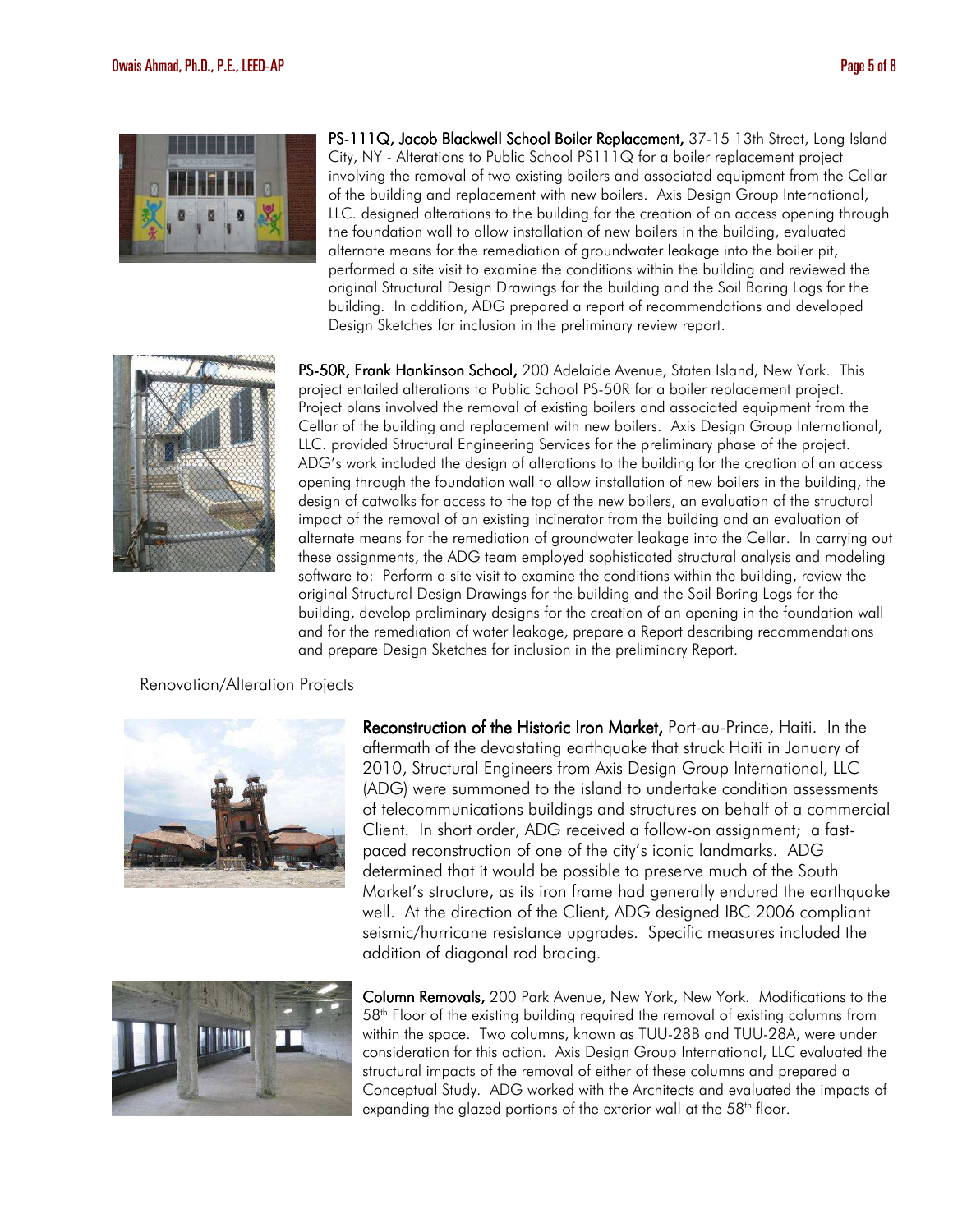### Governmental/Institutional Projects



Shahbaz Air Force Base, Jacobabad, Pakistan. The Shahbaz Air Base Project encompassed the construction of new facilities as well as the design of improvements for certain existing facilities. The Base will cover an area of approximately 607.20 hectares (1,500 acres), including both air base facilities and associated residential structures. There are more than thirty new maintenance facilities to be constructed, sixty new administrative structures and twenty different types of residential buildings. The project includes aboveground structures as well as below-ground tunnel/shelter type facilities.



Expansion of the Masjid Dar-Ul-Islah Mosque, 320 Fabry Terrace, Teaneck, New Jersey. Structural Design and Engineering Services for the expansion this facility followed an Architectural design that called for a two-story structure east of the existing mosque building. The total covered area of the new construction was 16,576 square feet, used for classrooms and multi-purpose spaces.



Alterations to the Peter W. Rodino, Jr. Federal Office Building, Newark, New Jersey. This existing Government facility has been a significant presence in downtown Newark with a height of 220 feet, sixteen 16 stories and a floor area of 467,000 square feet. The project focused on the design of building façade reinforcement, as the General Services Administration wished to upgrade the building and strengthen the façade to resist blast loads that would be imposed in case of an explosion on the perimeter of the building.



Investigative Engineering Services, 75 Clinton Street, Brooklyn, New York. ADG was retained to provide Underpinning and Sheeting & Shoring Drawings for a new project in Brooklyn. The project was designed to include one Basement level. An existing MTA tunnel is situated along the north side of the property. New mini caissons and grade beams were to be constructed along the MTA tunnel, while existing foundation walls located along the property line of the lot would remain. Depths of the adjacent building foundations were not known. ADG completed design of the Sheeting and Shoring and Underpinning plans and sections and provided underpinning details for adjacent buildings where the new grade beam would be lower.



Kingsbridge Armory Adaptive Reuse, Kingsbridge Road, Bronx, New York A centuryold Armory in New York City's northernmost borough was found to be the perfect candidate for an exciting conversion to retail and entertainment uses. Axis Design Group International, LLC performed extensive investigation and due diligence work during the initial stages of the design effort. Research revealed that a number of innovative and original structural steel fabrication and erection techniques had been employed by the original designers in the early twentieth century. The structure's multiple designations as an Historic Landmark mandated that proper strategies be developed to safeguard and preserve certain elements. The development program entailed the insertion of multiple new levels within the huge open space comprising the original military Drill Hall. ADG adopted a variety of material selections and structural systems to assist in breathing new life into the formerly derelict monument.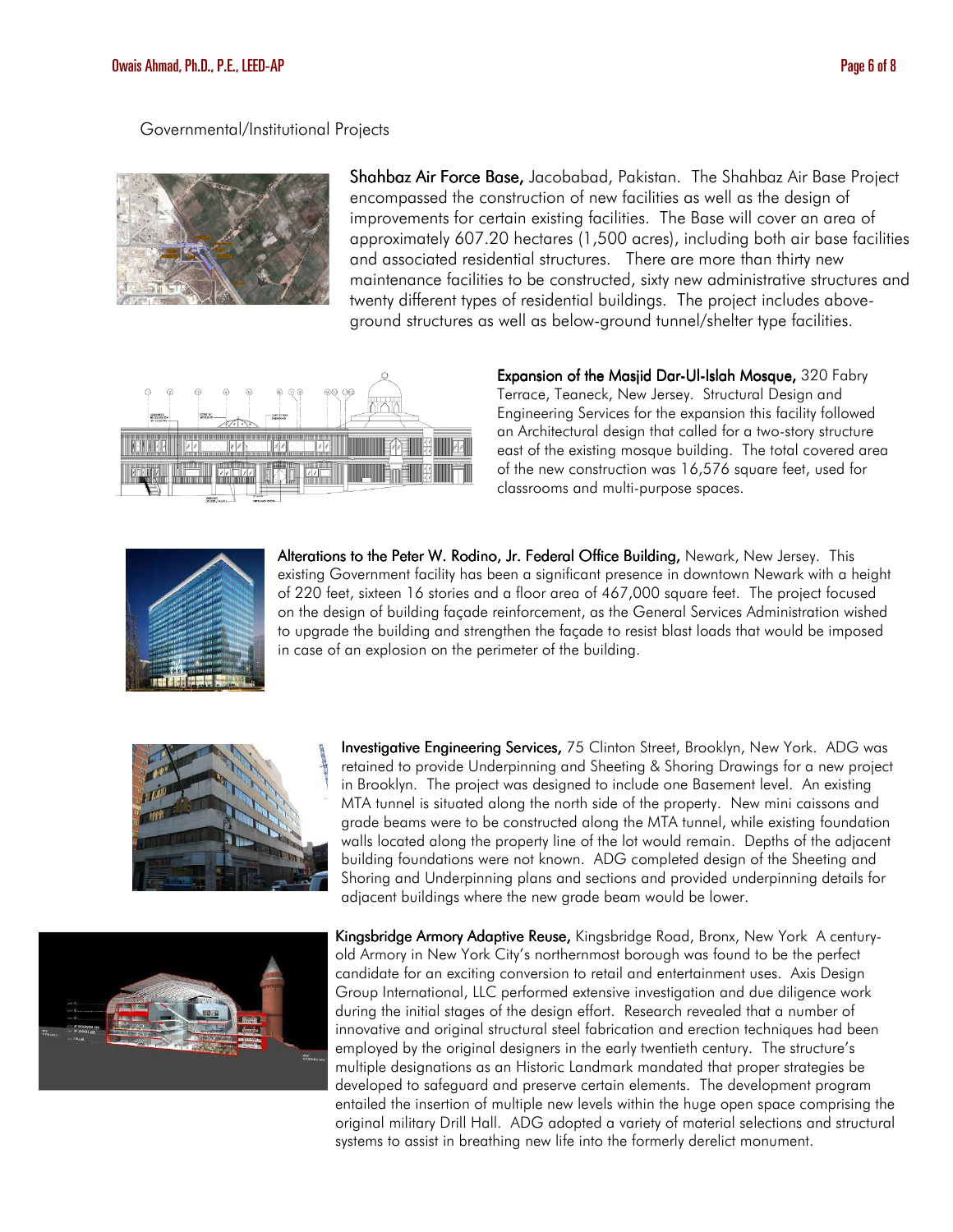Condition Survey, Peer Review and Value Engineering Projects



Echelon Place, Las Vegas, Nevada Echelon Place Las Vegas is a \$4 billion Mixed-Use Resort on the 63 acres of land formerly occupied by the Stardust Hotel. The mega-resort includes 1 million square feet of Convention and Meeting space, 5,300 Hotel rooms, a 140,000 square foot Casino and 350,000 square feet of Retail stores. A period of four years was required to develop this massive real estate endeavor. ADG provided Peer Review and Value Engineering services for this project, identifying opportunities multimillion dollars savings in construction cost. Our review skills have been applied to foundation systems as well as structural steel and reinforced concrete structures.



**Structural Investigation at the Rear of the Building,** 163 West 48<sup>th</sup>. Street, New York, New York. A long-time Client that maintains an existing commercial building on West 48<sup>th</sup> Street experienced deterioration of the rear wall of the structure. The vertical face of the wall has bulged and has been short by a number of years. ADG provided Structural Engineering services to evaluate the construction of the building and to prepare a report of our findings.

Due Diligence Survey & Structural Evaluation, 499 Broadway, New York, New York. ADG conducted a limited structural condition survey of this retail structure. The purpose of this survey was to provide a structural evaluation regarding the feasibility of removing a section of Ground Floor, approximately 53.0' by 18.6' to create a doubleheight space at the Cellar level. These tasks required a careful visual tour of the structure, allowing survey information and data to be obtained by touring the Cellar level. The weather at the time of the field survey was pleasant with temperatures in the mid-fifties.



Lanco Hills I.T. Tower 9, Hyderabad, India ADG performed exhaustive Design Review and Value Engineering studies for the developers of the massive Lanco Hills project in India. ADG demonstrated that through the use of a more sophisticated Structural Design and Engineering approach, and by incorporating various adjustments to the architectural design, a more efficient structure would result and that significant savings in construction materials and labor costs would be achieved. Reductions in the overall duration of the Construction Schedule were also proven to be possible by ADG's efforts.



Structural Feasibility Study For Addition Of Floors To Existing Building, Eleventh Avenue, New York, New York. The Potamkin Corporation wished to add one or more floors on top of their existing South Building at 706 Eleventh Avenue in Manhattan. Axis Design Group International, LLC performed a Structural Feasibility Study regarding the construction of additional floors above the building and prepared Schematic Structural Drawings to facilitate the preparation of an accurate structural cost estimate.